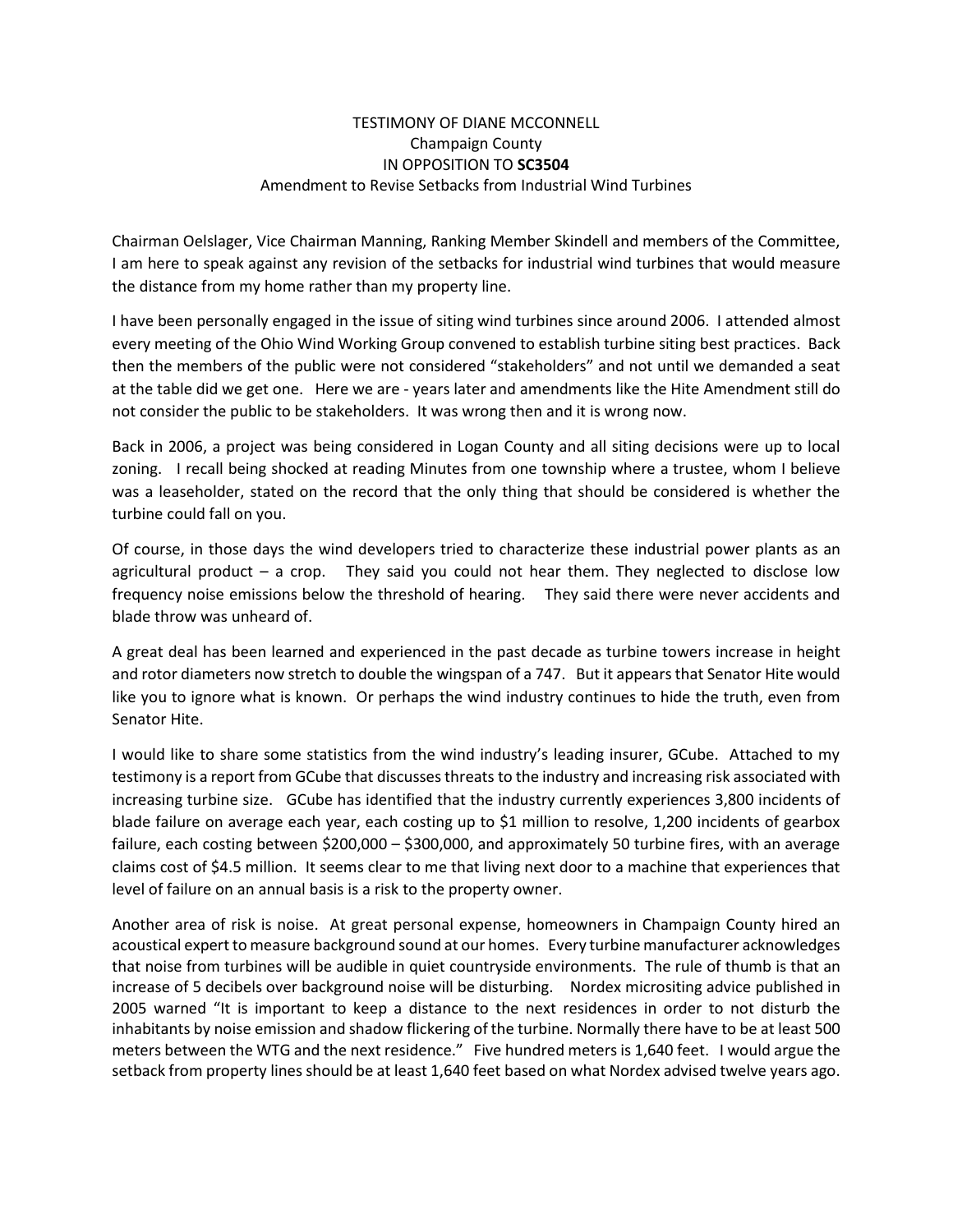This makes the proposed 1.2 times turbine height property line setback advocated by Senator Hite absurd and unsafe. We seem to be back to the notion as long as it doesn't fall on you, it's okay.

I urge you to retain the minimum setbacks established in 2014. Turbines continue to get larger. Setbacks should not be getting shorter.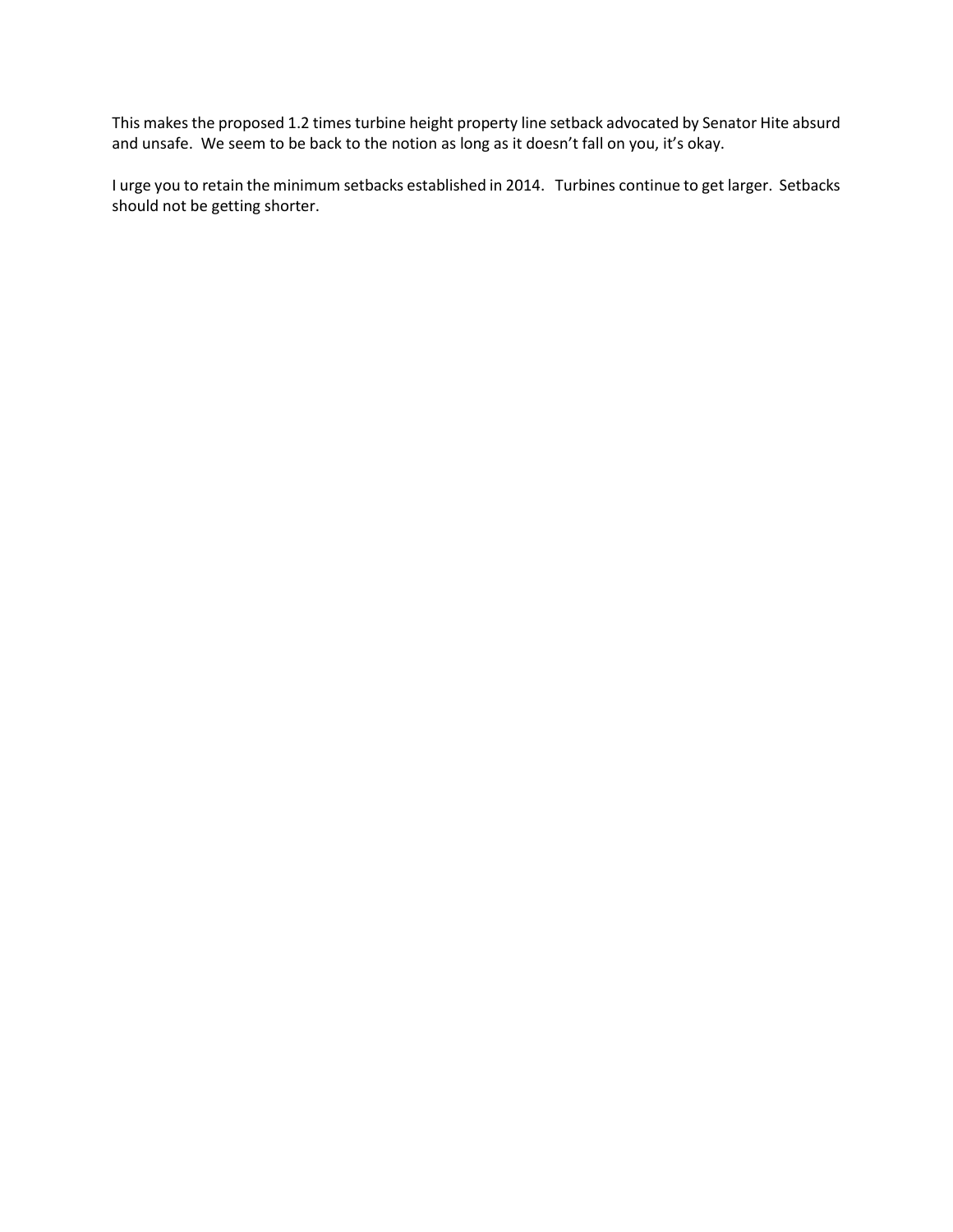## **GCube Ranks Threats to Global Onshore Wind**

- *Resource risk surpasses mechanical breakdown as the major threat to future financial performance*
- *Political and regulatory concerns, challenges of remote development and NAT CAT risk remain prominent as the industry expands*



Anaheim, May 23 2017 – Resource risk is now the most pressing threat faced by onshore wind farm developers, owners and operators globally, surpassing mechanical and electrical breakdown as the number one potential source of financial losses.

This is one of the core findings released today by leading renewable energy underwriter GCube Underwriting Ltd. (GCube) in its latest report, entitled Risky Business: Assessing Future Threats in Onshore Wind Development, Financing and Operations.

Across a number of established and developing wind energy markets worldwide, low wind speeds are negatively affecting the ability of assets to deliver the output forecast by resource analysts prior to construction. The inability to effectively transfer weather risk has led to numerous, high-profile examples of sub-par project performance, directly cited in the financial results of major utilities and portfolio owners, and manifested in damaging ratings downgrades.

As the installed asset base grows, GCube predicts that resource risk will remain the most pressing concern for stakeholders in the wind energy sector for a number of years, driving uptake for revenue protection mechanisms such as Weather Risk Transfer (WRT) and Proxy Revenue Swaps (PRS). Indeed, these products will be an essential factor in accounting for an estimated \$56 billion shortfall in total asset values across the globe.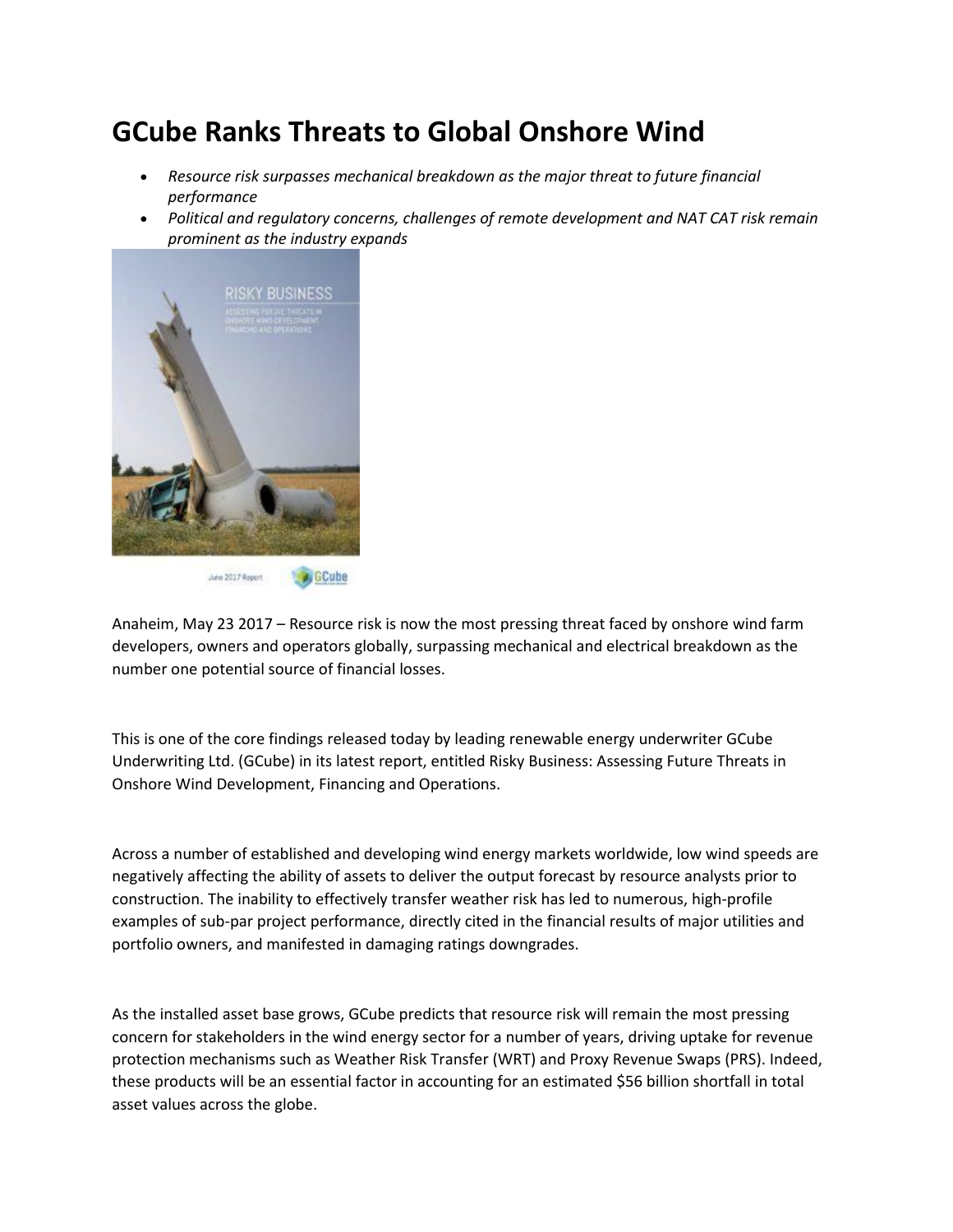Mechanical and electrical breakdown, meanwhile, remains a substantial threat, with the increasing size and capacity of new technologies, and more assets than ever before moving into the post-warranty phases throughout the mature markets of Europe and the US. Developers and asset owners must therefore maintain a strong focus on project maintenance and technical risk management procedure.

Analysing the past five years of onshore wind mechanical breakdown claims, **GCube has identified that the industry currently experiences 3,800 incidents of blade failure on average each year, each costing up to \$1 million to resolve, 1,200 incidents of gearbox failure, each costing between \$200,000 – \$300,000, and approximately 50 turbine fires, with an average claims cost of \$4.5 million.**

In addition, further afield, in remote regions of Asia, Africa and Latin America, lack of familiarity with unique logistical, political and natural catastrophe (NAT CAT) risks, alongside shortfalls in infrastructure and the availability of high-quality labour, commonly result in significant unforeseen losses during construction and operation.

Risky Business includes an "Onshore Wind Threat Analysis" that draws on GCube's experience of handling financial losses to assess and rank risks based on their current and projected future threat level – from low to critical.

After resource risk and mechanical breakdown, GCube ranks political and regulatory risk, project development in remote locations and extreme weather & NAT CAT as the third, fourth and fifth most prominent threats to the performance and profitability of onshore wind energy assets worldwide. Mention is also given to the emerging threat of cyber attack, and the potential for increasing personnel turnover to inhibit knowledge transfer.

"GCube's data shows how the risk landscape is constantly changing, and the need for stakeholders to stay ahead of the curve if projects are to remain profitable," commented Jatin Sharma, Head of Business Development at GCube.

"The insurance markets continue to develop new and improved means of protecting onshore wind developers and asset owners, both from the sudden and unforeseen impacts of mechanical breakdown, and the longer-term financial damage caused by resource-related project underperformance."